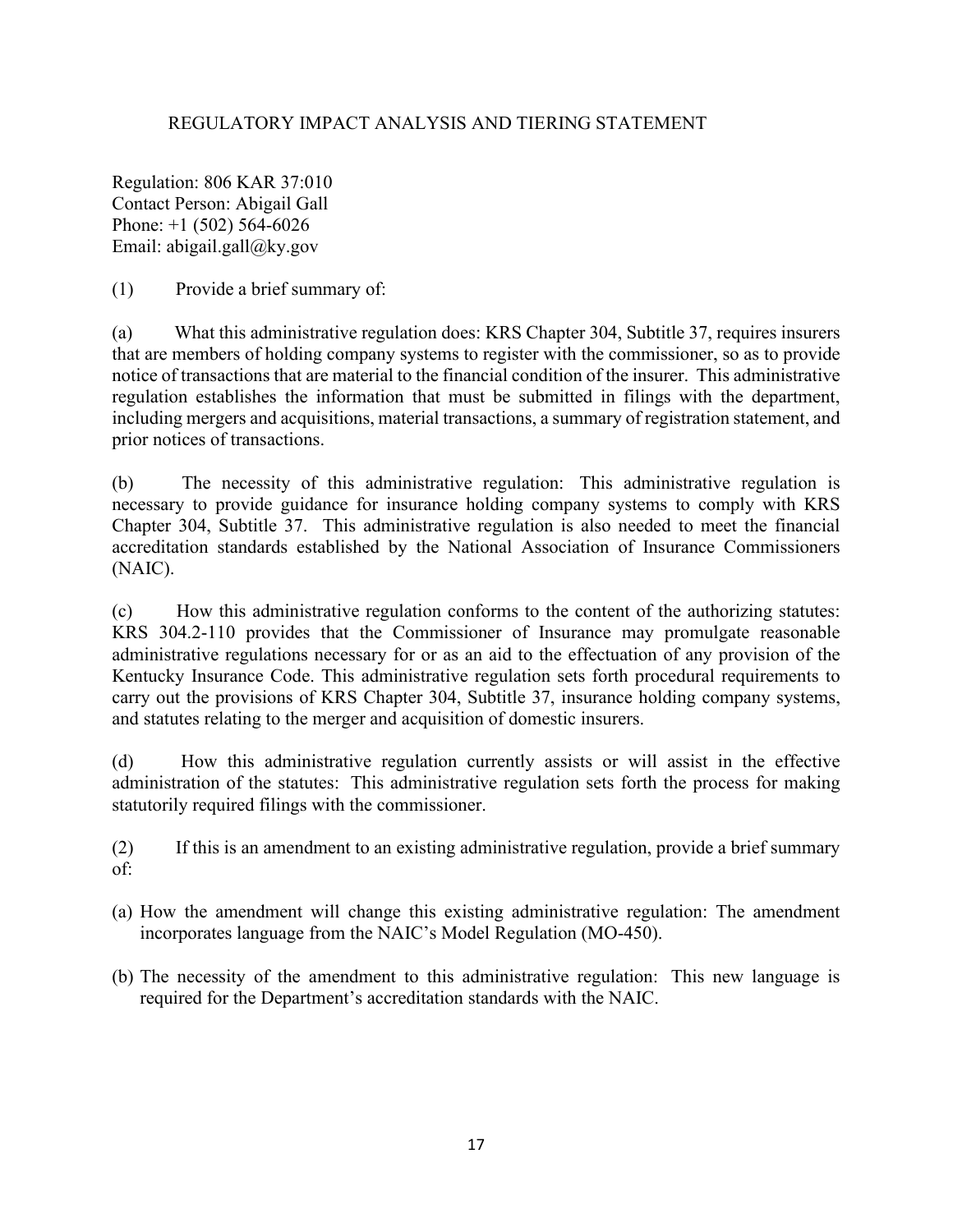(c) How the amendment conforms to the content of the authorizing statutes: KRS 304.2-110 provides that the Commissioner of Insurance may promulgate reasonable administrative regulations necessary for or as an aid to the effectuation of any provision of the Kentucky Insurance Code. This administrative regulation sets forth procedural requirements to carry out the provisions of KRS Chapter 304, Subtitle 37, insurance holding company systems, and statutes relating to the merger and acquisition of domestic insurers.

(d) How the amendment will assist in the effective administration of the statutes: This amendment allows the commissioner to grant an exemption to qualifying groups meeting the standards set forth in the NAIC's Model Regulation 450, without the requirement to file at least once. The proposed accreditation standard still requires the model's exemption language, detailing which groups qualify to request an exemption, but does not require the model language that the filing is required at least once for these groups. Therefore, the allowance to grant exemptions is not for any group and is instead only those meeting the qualifications in the model, which include groups under \$1 billion without international business.

(3) List the type and number of individuals, businesses, organizations, or state and local governments affected by this administrative regulation: There are currently 37 affected entities.

(4) Provide an analysis of how the entities identified in the previous question will be impacted by either the implementation of this administrative regulation, if new, or by the change, if it is an amendment, including:

(a) List the actions each of the regulated entities have to take to comply with this regulation or amendment: Regulated entities that are required to file a pre-acquisition notification report or an enterprise risk report will need to comply with the requirements and report format outlined in this administrative regulation.

(b) In complying with this administrative regulation or amendment, how much will it cost each of the entities: Regulated entities have been complying with these requirements for numerous years. The current fee is \$5.00 per document filing.

(c) As a result of compliance, what benefits will accrue to the entities: As a result of compliance, regulated entities will be able to submit the appropriate statutory filings required by KRS 304, Subtitle 37, and receive approval of specific material transactions.

(5) Provide an estimate of how much it will cost the administrative body to implement this administrative regulation: There is no associated cost to the department to implement this administrative regulation's provisions.

(a) Initially: Implementation of this amendment is not anticipated to result in any initial cost to the Department of Insurance.

(b) On a continuing basis: Implementation of this amendment is not anticipated to result in any ongoing cost to the Department of Insurance.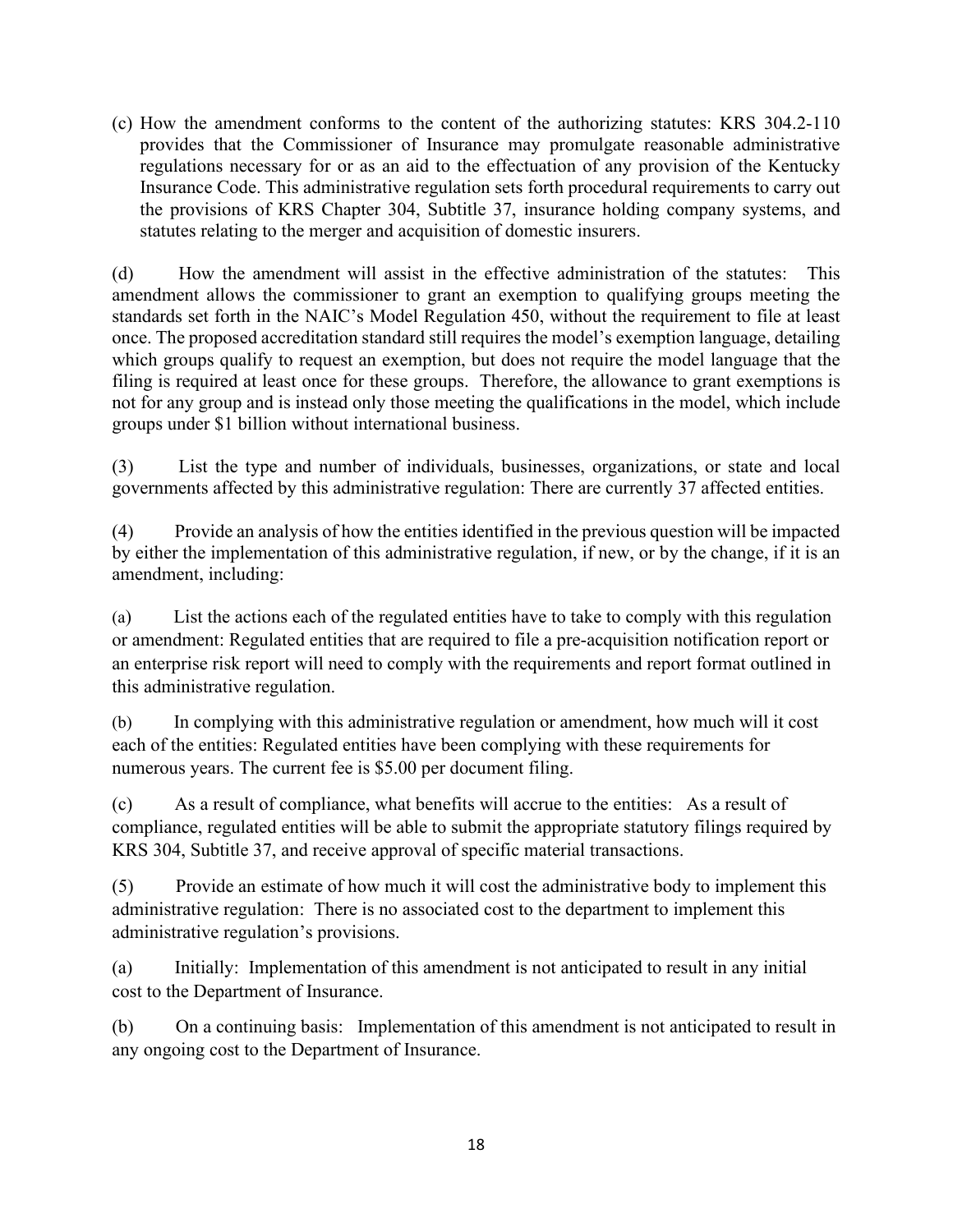(6) What is the source of the funding to be used for the implementation and enforcement of this administrative regulation: The Department will use funds from its current operational budget to perform the tasks, as necessary.

(7) Provide an assessment of whether an increase in fees or funding will be necessary to implement this administrative regulation, if new, or by the change if it is an amendment: An increase of fees will not be necessary because additional personnel is not likely to be needed.

(8) State whether or not this administrative regulation established any fees or directly or indirectly increased any fees: This administrative regulation does not establish any new fees. There is an existing fee of \$5.00 per filing related to these forms. Any increase in fees received by the Department of Insurance is anticipated to be minimal.

(9) TIERING: Is tiering applied? Explain why or why not. Tiering is not applied as the provisions of this administrative regulation apply to all entities equally.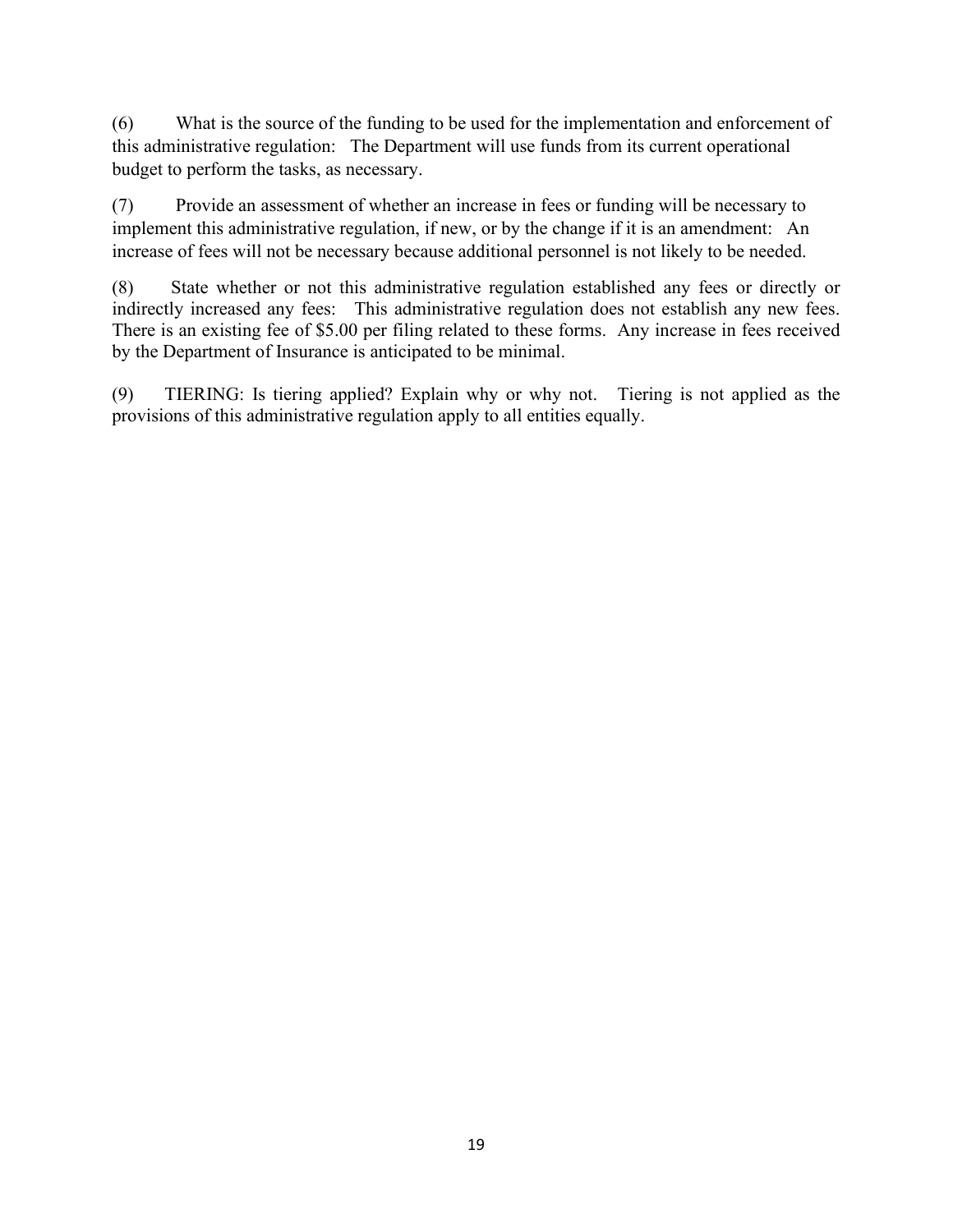## FISCAL NOTE ON STATE OR LOCAL GOVERNMENT

Regulation: 806 KAR 37:010 Contact Person: Abigail Gall Phone: +1 (502) 564-6026 Email: abigail.gall@ky.gov

(1) What units, parts or divisions of state or local government (including cities, counties, fire departments, or school districts) will be impacted by this administrative regulation? The Kentucky Department of Insurance will be impacted as the implementer of the regulation.

(2) Identify each state or federal statute or federal regulation that requires or authorizes the action taken by the administrative regulation. KRS 304.2-110, 304.24-390, 304.24-410, 304.37- 020, 304.37-030, 304.37-110, 304.37-120, 304.37-130, and KRS Chapter 304, Subtitle 33.

(3) Estimate the effect of this administrative regulation on the expenditures and revenues of a state or local government agency (including cities, counties, fire departments, or school districts) for the first full year the administrative regulation is to be in effect. If specific dollar estimates cannot be determined, provide a brief narrative to explain the fiscal impact of the administrative regulation.

(a) How much revenue will this administrative regulation generate for the state or local government (including cities, counties, fire departments, or school districts) for the first year? There is an existing fee of \$5.00 per filing related to these forms. Any revenue generated by this administrative regulation is anticipated to be minimal in the first year. There are no new forms required to be filed, so revenue should be minimal.

(b) How much revenue will this administrative regulation generate for the state or local government (including cities, counties, fire departments, or school districts) for subsequent years? The revenue generated by this administrative regulation is expected to be minimal.

(c) How much will it cost to administer this program for the first year? This administrative regulation will not have any implementation cost in the first year.

(d) How much will it cost to administer this program for subsequent years? This administrative regulation will not have any administration cost in subsequent years.

Note: If specific dollar estimates cannot be determined, provide a brief narrative to explain the fiscal impact of the administrative regulation.

Revenues (+/-): Neutral Expenditures (+/-): Neutral Other Explanation: N/A

(4) Estimate the effect of this administrative regulation on the expenditures and cost savings of regulated entities for the first full year the administrative regulation is to be in effect.